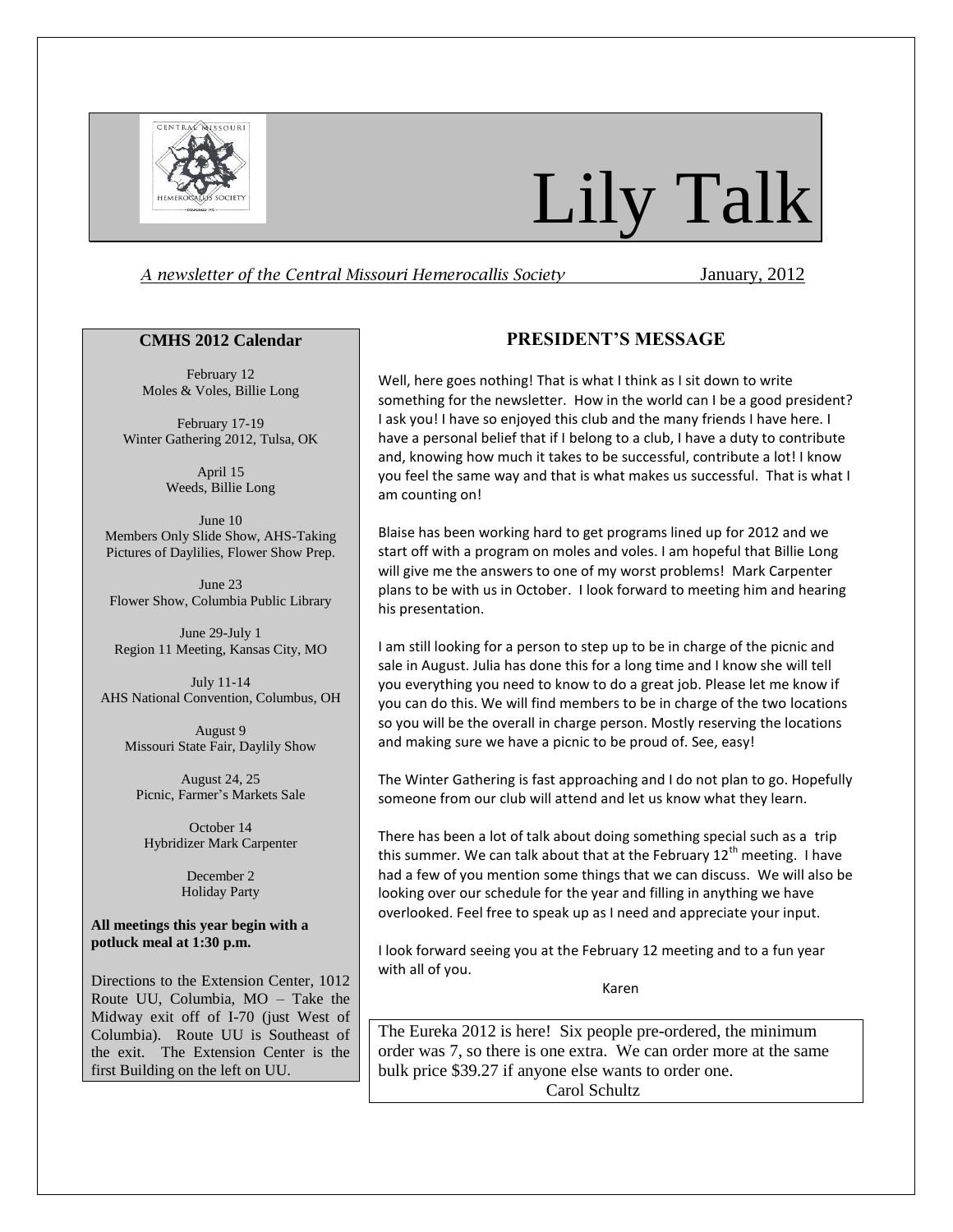# **Moles & Voles by Billie Long**

Billie Long, one of our newest members will give a talk on Moles and Voles. She will inform us of how they live, how to identify their homes and how to treat them to get rid of them. What is their food source? It is not all grubs as commonly believed. After her presentation we should all have learned their living patterns so we should be able to catch them. Billie is an Emeritus Advanced Master in Wisconsin and is two years from achieving the same status here in Missouri. Our President Karen Blackmore should be able to enjoy her garden again after she applies Billie's advice and mitigates her mole infestation

# **Region 11 Fundraiser - Online Auction**

Watch the Lily Auction in February for opportunities to buy plants donated from this region and support regional activities like the MoKanOk magazine. Look for seller Region 11" at [www.daylily.com.](http://www.daylily.com/) To donate plants, email Lois Hart at [legwh@mokancomm.net](mailto:legwh@mokancomm.net) with a description of the plant (or seeds) and photo(s) if you have one. As I understand it, she will post the auction and let you know how to send the seeds or plant to the buyer in the spring.

# **Central Missouri Hemerocallis Society Business Meeting Minutes October 9, 2011**

The business meeting was called to order by President Bob McConnell.

**New Member** New member Susan Kitchen was welcomed.

#### **Minutes**

Previous minutes were approved as published last in the newsletter.

#### **Committee Reports**

2011 Regional Bob called for a round of applause to commemorate a great regional and much hard work by all.

## **New Business**

Election of Officers

The nominating committee (Alice Havard, Blaise Brazos and Cathy Turner) presented a slate of officers for the coming year:

President: Karen Blackmore Vice President: Blaise Brazos Treasurer: Carol Schultz Secretary: Edyth Jenkins

There were no nominations from the floor. Harriet Riggs made a motion to accept the nominated slate, Wayne Merrill seconded the motion. The new officers were elected by acclamation.

### **Christmas Party**

The annual club party will be held on Dec. 4 with Carol Schultz and Alice Havard helping to coordinate.

## **Book Orders**

Carol Schultz reminded members that group rates for Eureka Catalogs are possible with a minimum order of 7 copies. Also, the new AHS book "Landscaping with Daylilies" has group rates for orders of 10 or more copies. She put sign-up sheets out for those who might be interested.

#### **2012 Programs**